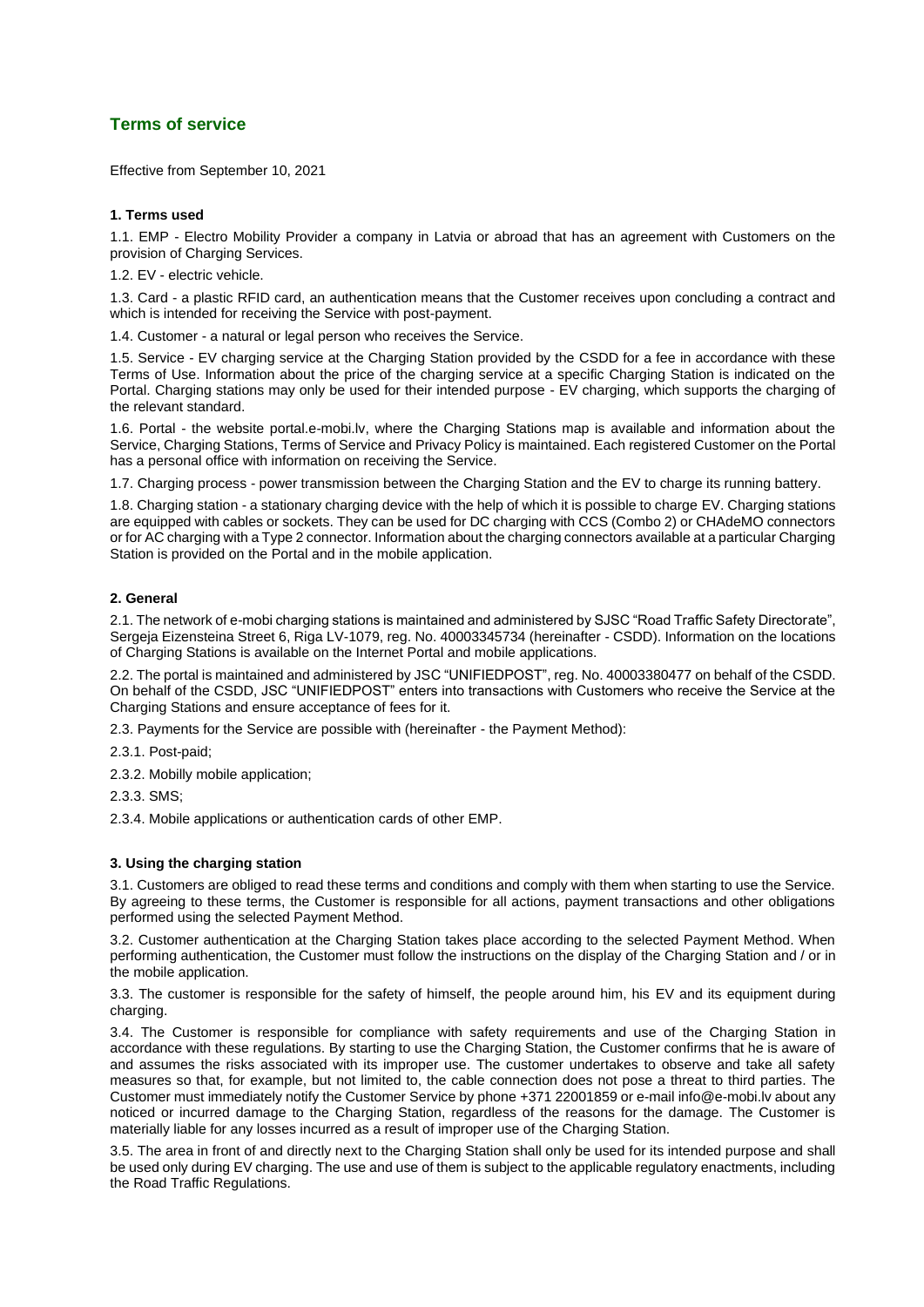3.6. Blocking of the charging station or car park, as well as the use of electricity for purposes other than charging the EV, is prohibited.

## **4. Working hours**

4.1. The Charging Stations managed by the CSDD are available 24 hours a day, except during maintenance, repair or other work related to the maintenance or operation of the Charging Station. Charging stations of other managers can be used during their working hours. Information on the opening hours of the specific Charging Station is indicated on the Portal or on the station.

## **5. Payment terms**

5.1. The fee for the Service is charged according to the tariff indicated for the Charging Station. When using payment methods provided by other EMPs, the rate may vary.

5.2. If a time tariff is set at the Charging Station, then the Customer must take into account that in the Portal and mobile application the charging start and end time is displayed with an accuracy of up to 1 minute, but the chargeable charging time is also calculated for less than a minute. For example - if the charging starts at 17:00:10 and ends at 17:20:30, then the charging starts and end times on the Portal and mobile application will be displayed as 17:00 and 17:20. However, since the actual charging time is 20 minutes and 20 seconds, the charge will be calculated for 21 minutes.

5.3. The charging time shown on the charging station display is an indication of the charging time from the start of authentication until the charging process is complete and the charging station ends communication with the EV and the connector can be disconnected.

5.4. There may be a difference between the indicative charge time displayed on the charging station display and the actual charging time recorded in the metering system.

5.5. By starting the service, the Customer agrees to the specified Service fee.

## **6. Payment methods**

6.1. Post-paid service - available to Customers registered on the Portal who use the Card for authentication. Payment for the Service is made in accordance with the invoice. An invoice is prepared at the beginning of the month for the Services provided in the previous month and is sent to the Customer's e-mail. If the Service has not been received in the given month, no invoice will be sent.

If the Customer does not carry the Card or it is damaged - charging can be performed from the mobile application by selecting the Charging Station and connector. When starting charging, follow the instructions in the mobile application and on the Charging Station display.

6.2. Charging with Mobilly mobile application - available for registered Mobilly customers. See the Mobilly mobile application for instructions.

6.3. Charging with SMS - Charging can be started and stopped by sending an SMS. SMS codes are indicated on the Charging Stations, in the mobile application and on the Portal. The charging fee will be added to the Customer's phone bill. The service is available to post-paid LMT and Bite customers registered in Latvia. An operator's fee may apply for this service.

6.4. Download without e-mobi contract by scanning the QR code - roaming service using the has.to.be GmbH mobile web page:

6.4.1. The customer must scan the QR code with the smartphone at the connector to be used for charging. The Customer will be redirected to the mobile web page of the company has.to.be GmbH (Austria), where he must follow the instructions for adding a VISA or MASTERCARD payment card or PayPal account and starting the charging process;

6.4.2. EUR 0.10 is reserved before recharging to make sure that the payment card or PayPal account is active. After that, 80 EUR is reserved, which covers the possible maximum charging costs for e-mobi or other stations in Latvia and abroad. When the charging is completed, the fee for the Service is charged, while the difference between the reserved amount and the Service fee is returned;

6.4.3. the minimum charging fee is charged for 15 minutes.

6.4.4. The service tariff differs from the e-mobi tariff indicated on the Charging Station;

6.4.5. 80 EUR are reserved for each attempt to start charging;

6.4.6. in cases where there are problems with data transmission or data processing of the Customer's payment card, the reserved amount may be withheld until the situation is clarified or in accordance with the regulations of the payment card issuer.

6.5. Charging stations are connected to the international roaming network, so it is possible to charge them using authentication means issued by other EMPs or mobile applications. When charging using authentication means issued by other EMPs or mobile applications, the Service Tariff may differ from the e-mobi tariff according to the roaming tariff set by the respective EMP. In case of questions about settlements and return of reserved amounts, the Client must contact the relevant EMP.